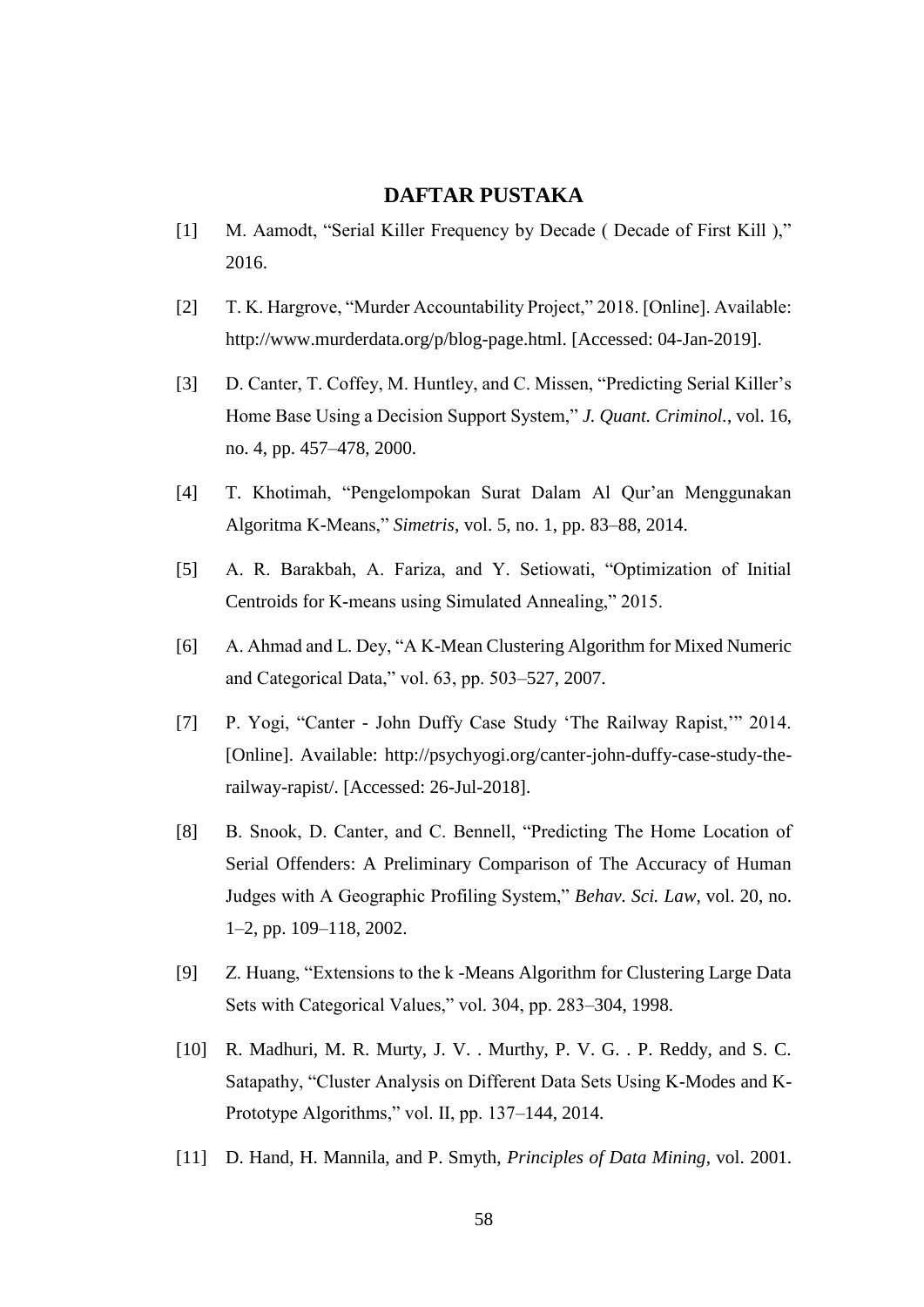London: Massachusetts Institute of Technology, 2001.

- [12] I. H. Witten and E. Frank, *DATA MINING: Practical Machine Learning Tools and Techniques*, 2nd Editio. San Francisco: Morgan Kaufmann Publishers, 2005.
- [13] J. Han, M. Kamber, and J. Pei, "Data Mining Concepts and Techniques." Elsevier Inc., Waltham, pp. 7–8, 2012.
- [14] R. Fauzia, "Analisis Cluster dengan Metode K-Means," pp. 1–19, 2014.
- [15] A. Ramadhan and Z. Efendi, "Perbandingan K-Means dan Fuzzy C-Means untuk Pengelompokan Data User Knowledge Modeling," *Semin. Nas. Teknol. Informasi, Komun. dan Ind. 9*, pp. 18–19, 2017.
- [16] K. Alsabti, S. Ranka, and V. Singh, "An Efficient K-Means Clustering Algorithm," 1997.
- [17] D. A. Wulandari, H. Jatnika, and Y. S. Purwanto, "Rancang Bangun Aplikasi Clustering Data Mining Menggunakan Metode K-Means dan K-Modes," vol. 7, 2018.
- [18] Z. Huang, "Clustering Large Data Sets with Mixed Numeric and Categorical Values," pp.  $1-14$ .
- [19] A. K. P. Putra, Y. Purwanto, and A. Novianty, "Analisis Sistem Deteksi Anomali Trafik Menggunakan Algoritma CURE (Clustering Using Representatives) dengan Koefisien Silhouette dalam Validasi Clustering," 2015, vol. 2, no. 2, pp. 3837–3842.
- [20] T. Thinsungnoen, N. Kaoungku, P. Durongdumronchai, K. Kerdprasop, and N. Kerdprasop, "The Clustering Validity with Silhouette and Sum of Squared Errors," pp. 4–11, 2015.
- [21] E. Postma, "Dimensionality Reduction: A Comparative Review," no. October 2016, 2007.
- [22] C. Orsenigo and C. Vercellis, "Linear versus nonlinear dimensionality